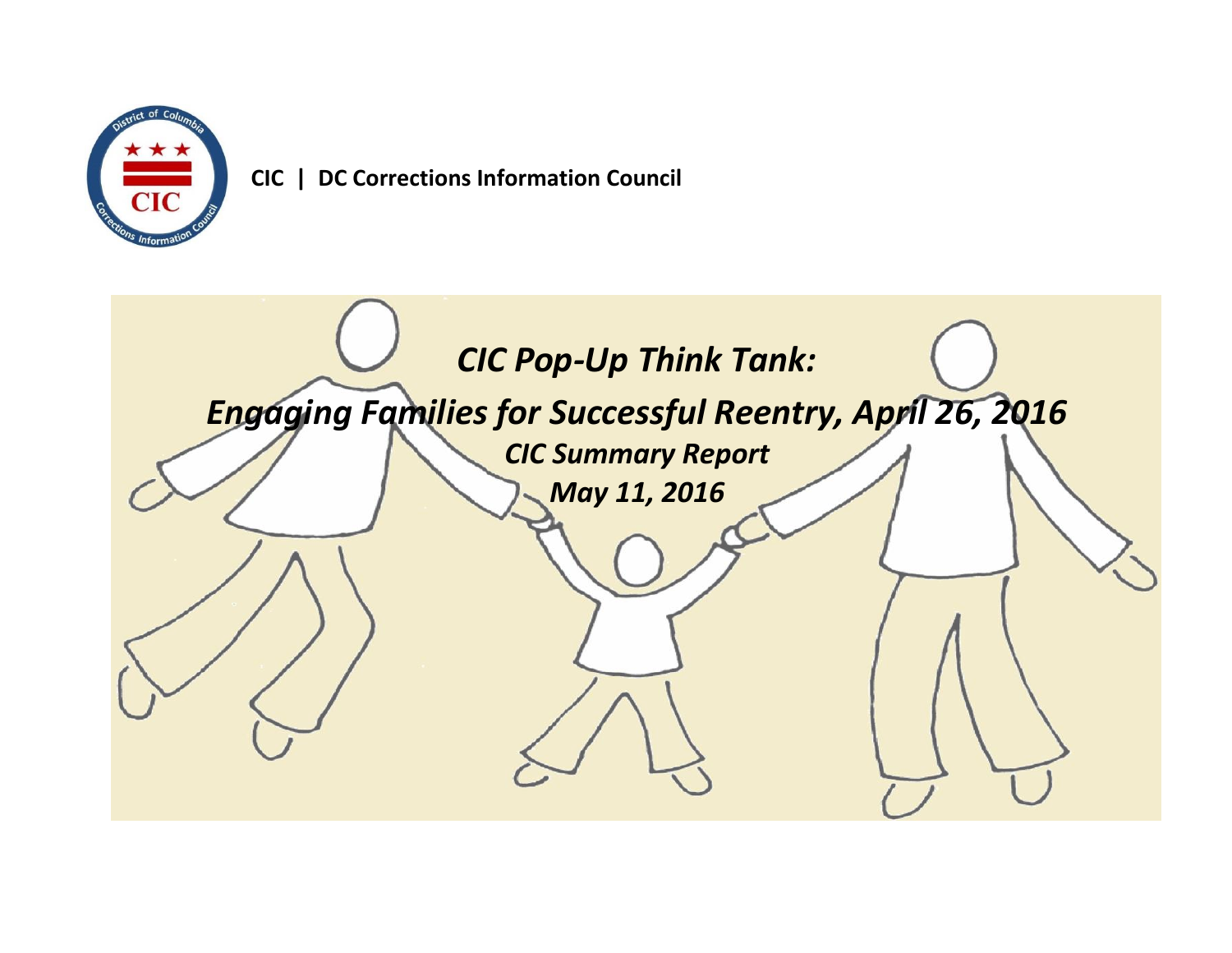## **Introduction**

In observance of National Reentry Week, the DC Corrections Information Council (CIC) conducted its first "Pop-Up Think Tank" on April 26, 2016 entitled "Engaging Families for Successful Reentry." This event convened approximately 30 family members, formerly incarcerated DC residents, municipal partners, and community leaders to work towards the goal of improving family engagement. The objective of this interactive think tank was to create strategies that build upon existing practices and leverage available resources. In contrast with most round table discussions, the think tank encouraged active participation from all attendees to develop a concrete product: a community-driven report that details specific recommendations towards strengthening family engagement.

*What better way to ensure the future success of this city than to reunite families displaced by incarceration? ...Help keep DC safe and thriving by committing to its residents and their children.* 

 *–Participant*

## **Background**

The CIC is an independent monitoring body mandated by the US Congress and the DC Council to inspect, monitor, and report on the conditions of confinement at facilities where DC residents are incarcerated. As a part of its strategic planning process, the CIC determined that one of its strategies to engage the community would

be to facilitate "Pop-Up Think Tanks" that provide members of the DC community with a forum to discuss specific issues regarding incarcerated DC residents.

With approximately 5,000 DC residents incarcerated in federal prison facilities and 2800 residents returning to the community annually<sup>1</sup>, the need for strong community and family ties for incarcerated residents is both great and urgent. For its first "Pop-Up Think Tank," the CIC built upon the theme of National Reentry Week (April 24-30, 2016) by focusing on family engagement and its role in the reentry process. The conceptualization of this event included two key tenets: 1) that "family" extends beyond biological relations and encompasses various support networks, and 2) that these networks play a crucial role in securing the successful reentry of incarcerated individuals.



*<sup>1</sup> George Washington University, Data Assessment of Mayor's Office of Returning Citizen Affairs (MORCA), Dec. 2015, p. 21.*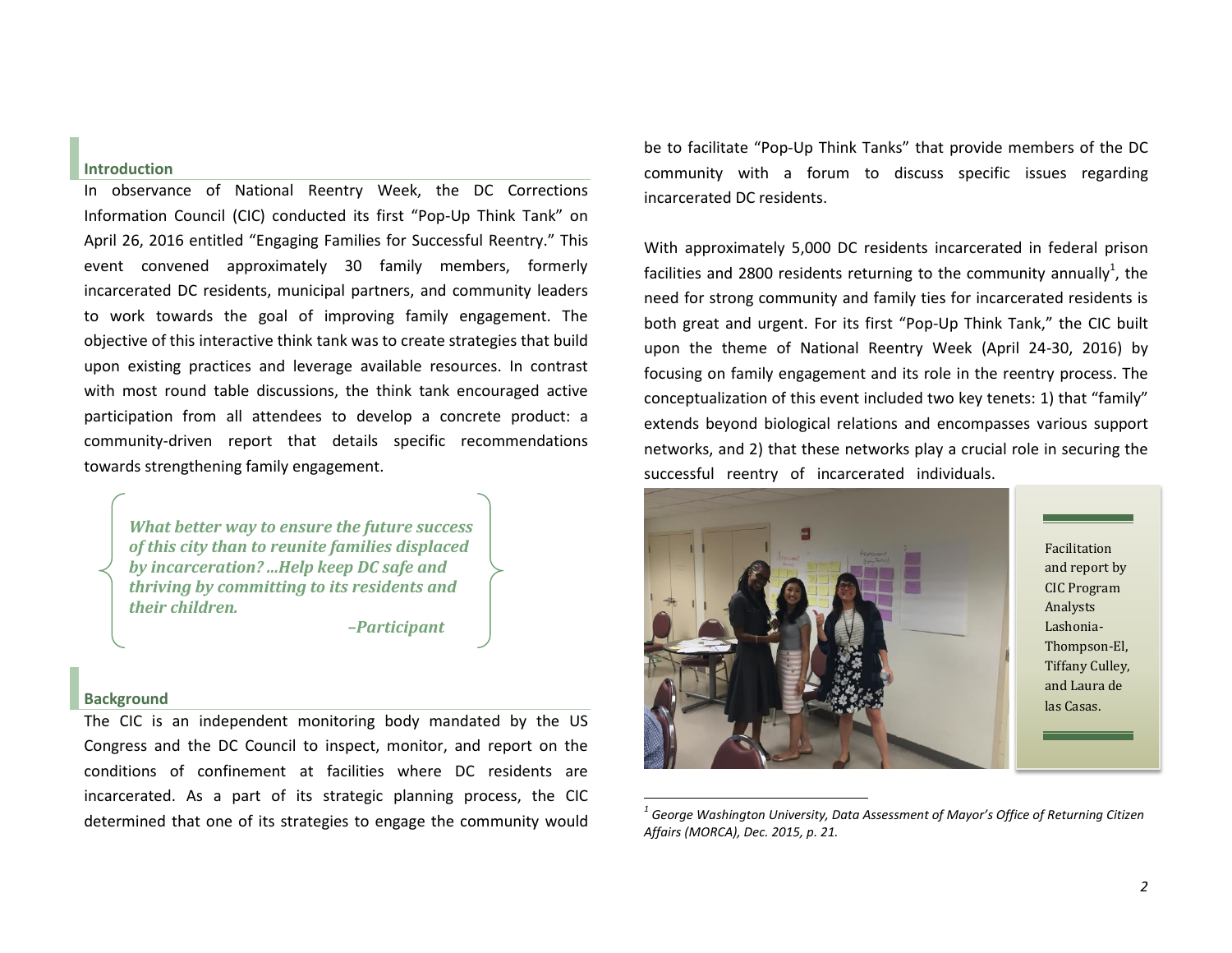**Key Findings**

Analysis of think tank discussion items revealed several key findings:

- 1. **Visitation**: The majority of participants identified the difficulty of visitation as a key barrier to family engagement. Even though 74% of DC residents are located in facilities within 500 miles of DC, many of these facilities are not accessible by public transportation and require additional resources for visitation. Strategies identified to overcome this barrier include providing transportation to families for visitation and utilizing technology to improve communication when in-person visitation is not possible.
- 2. **Technology**: When asked to provide examples of promising practices in existence that facilitate family engagement, participants discussed the effectiveness of the CSOSA Community Resource Day, which provides reentry information to DC inmates via videoconferencing. Additionally, there is currently video conferencing available to women at SFF

Hazelton through a program facilitated by Hope House and CSOSA. SFF Hazelton is also implementing a pilot program to expand video conferencing options to include Skype. Other technological services that facilitate communication include Fotopigeon and Phone Donkey.



- 3. **Information Sharing**: In addition to strategies that promote visitation, participants also focused on developing resources for incarcerated individuals and their families. One suggested resource was a toolkit that explains how to access services from various DC agencies, such as Hope House services and the Mayor's Office of Returning Citizens Affairs (MORCA) transportation services. Participants also suggested providing education to family members on the unique procedures DC residents experience when they are incarcerated.
- 4. **Post-Release Opportunities**: Successful family reunification oftentimes hinges on the individual's ability to become a productive citizen and contribute to the welfare of his or her family. Many resources that participants identified as crucial to advancing family engagement strategies involved employment opportunities and housing. While these resources may not guarantee family reunification, the think tank's prioritization of employment and housing demonstrates a holistic and long-term vision of successful reentry.
- 5. **Oversight:** Participants expressed the need for an oversight entity that has enforcement power to ensure strategies that promote family engagement can be successfully implemented. This strategy also encompassed the recommendation of creating a DC liaison to the Federal Bureau of Prisons (FBOP) to address DC specific issues and concerns regarding conditions of confinement in federal facilities.